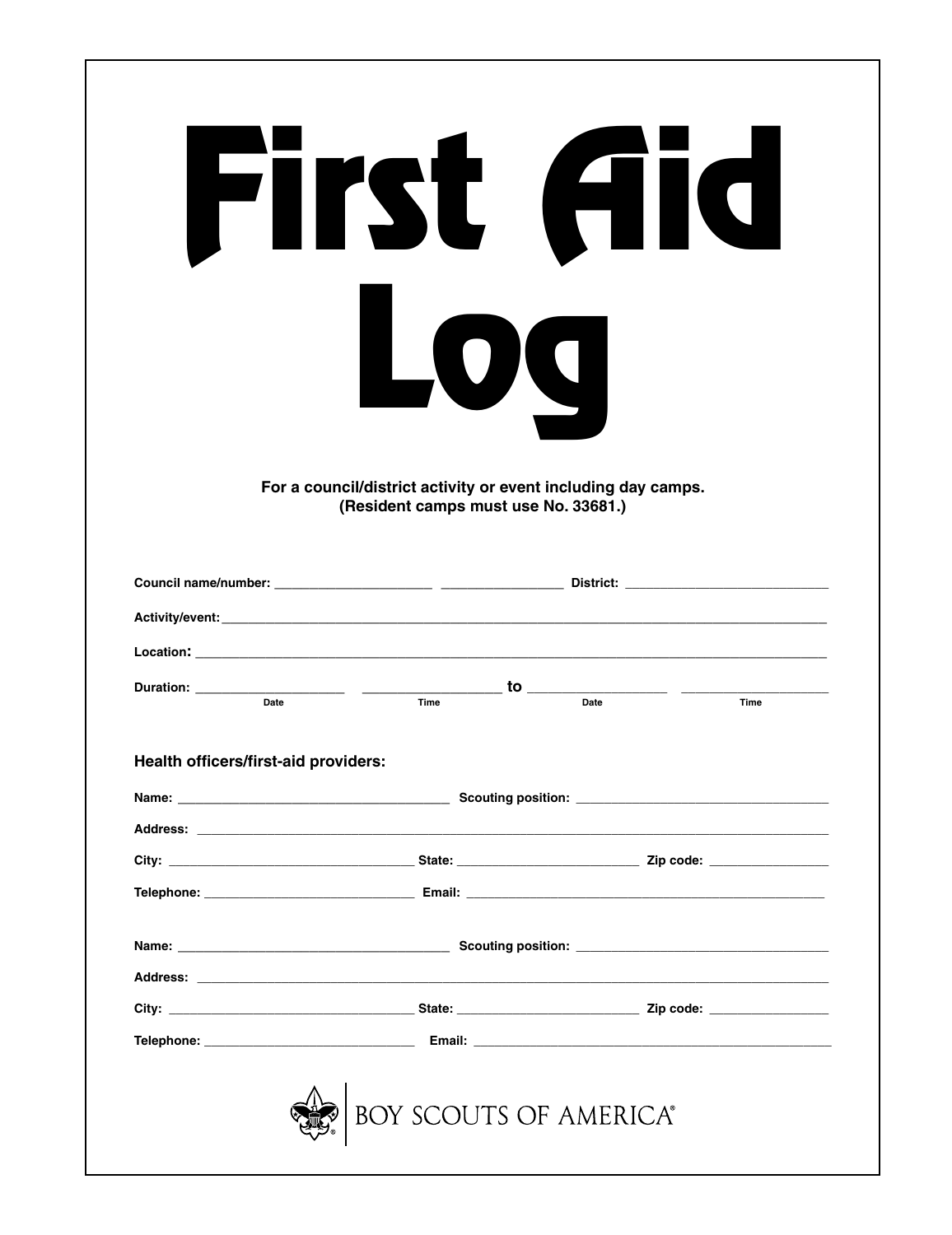## **FIRST AID LOG**

**All entries should be made in ink.**

| <b>Time</b> | <b>Print Name</b> |              | Unit No./ |                                                                           |  |
|-------------|-------------------|--------------|-----------|---------------------------------------------------------------------------|--|
| (24:00)     | Last              | <b>First</b> | Age       | Complaint/Type of Injury/Activity/Location<br>and Examination of Findings |  |
|             |                   |              |           |                                                                           |  |
|             |                   |              |           |                                                                           |  |
|             |                   |              |           |                                                                           |  |
|             |                   |              |           |                                                                           |  |
|             |                   |              |           |                                                                           |  |
|             |                   |              |           |                                                                           |  |
|             |                   |              |           |                                                                           |  |
|             |                   |              |           |                                                                           |  |
|             |                   |              |           |                                                                           |  |
|             |                   |              |           |                                                                           |  |
|             |                   |              |           |                                                                           |  |
|             |                   |              |           |                                                                           |  |
|             |                   |              |           |                                                                           |  |
|             |                   |              |           |                                                                           |  |
|             |                   |              |           |                                                                           |  |
|             |                   |              |           |                                                                           |  |
|             |                   |              |           |                                                                           |  |
|             |                   |              |           |                                                                           |  |
|             |                   |              |           |                                                                           |  |
|             |                   |              |           |                                                                           |  |
|             |                   |              |           |                                                                           |  |
|             |                   |              |           |                                                                           |  |
|             |                   |              |           |                                                                           |  |
|             |                   |              |           |                                                                           |  |
|             |                   |              |           |                                                                           |  |
|             |                   |              |           |                                                                           |  |
|             |                   |              |           |                                                                           |  |
|             |                   |              |           |                                                                           |  |
|             |                   |              |           |                                                                           |  |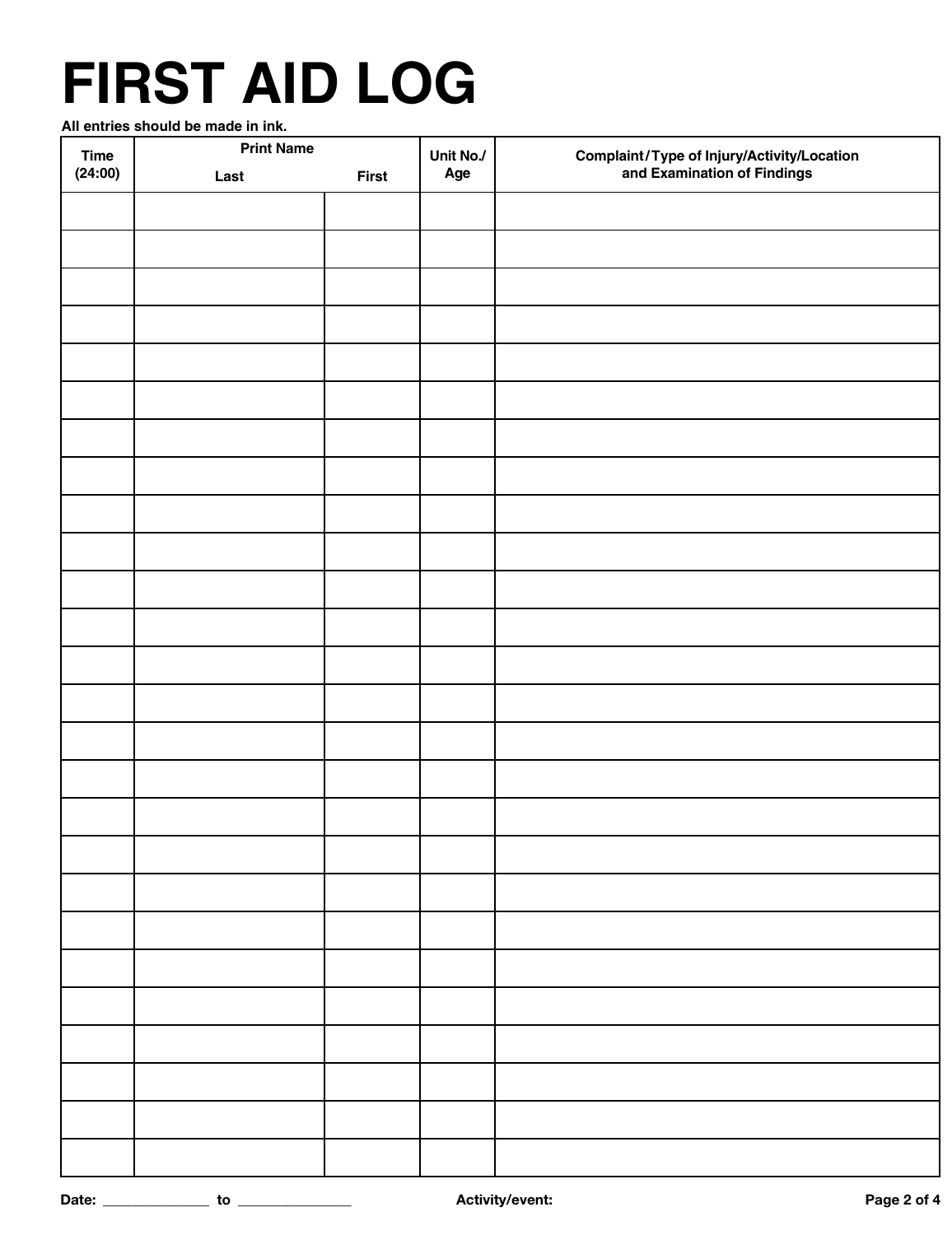| <b>Comments</b><br>(Activity and Location) | <b>Treatment/Disposition</b> | <b>Treated by</b> |
|--------------------------------------------|------------------------------|-------------------|
|                                            |                              |                   |
|                                            |                              |                   |
|                                            |                              |                   |
|                                            |                              |                   |
|                                            |                              |                   |
|                                            |                              |                   |
|                                            |                              |                   |
|                                            |                              |                   |
|                                            |                              |                   |
|                                            |                              |                   |
|                                            |                              |                   |
|                                            |                              |                   |
|                                            |                              |                   |
|                                            |                              |                   |
|                                            |                              |                   |
|                                            |                              |                   |
|                                            |                              |                   |
|                                            |                              |                   |
|                                            |                              |                   |
|                                            |                              |                   |
|                                            |                              |                   |
|                                            |                              |                   |
|                                            |                              |                   |
|                                            |                              |                   |
|                                            |                              |                   |
|                                            |                              |                   |